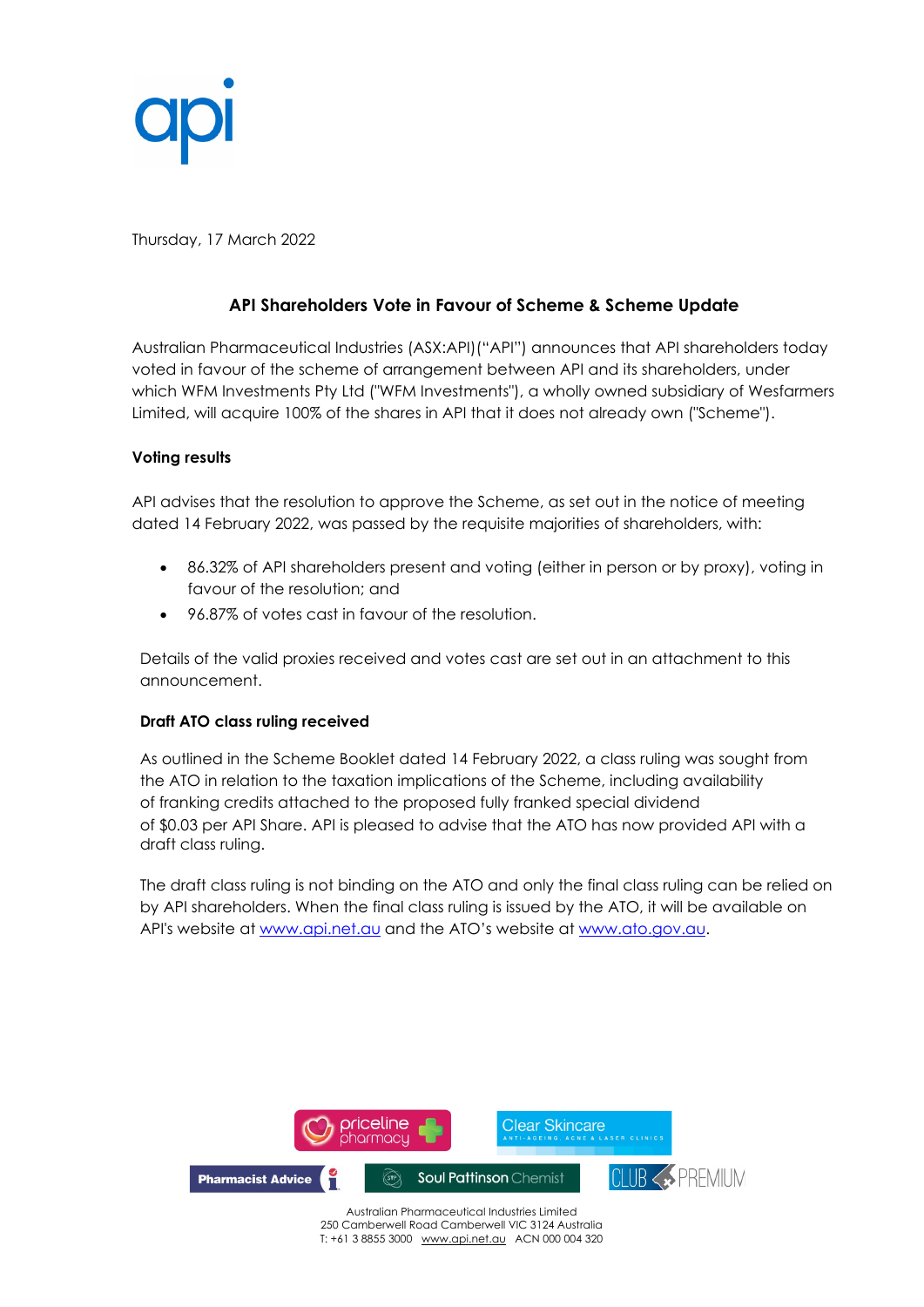

### **Next steps**

The Scheme remains subject to the approval of the Federal Court of Australia (which the Court will consider at a hearing scheduled for 10.15am (Melbourne time) on Monday, 21 March 2022) and certain other conditions precedent, as described in the Scheme Booklet.

If the Court approves the Scheme on Monday 21 March 2022, API proposes to lodge a copy of the Court orders with the Australian Securities and Investments Commission on Tuesday, 22 March 2022, at which time the Scheme will become effective.

The key dates for implementation of the Scheme are set out below.\*

| Event                         | Date                             |
|-------------------------------|----------------------------------|
| Second Court Date             | 10.15am on Monday, 21 March 2022 |
| <b>Effective Date</b>         | Tuesday, 22 March 2022           |
| Special Dividend Record Date  | 7.00pm on Friday, 25 March 2022  |
| <b>Scheme Record Date</b>     | 7.00pm on Tuesday, 29 March 2022 |
| Special Dividend Payment Date | Tuesday, 29 March 2022           |
| Implementation Date           | Thursday, 31 March 2022          |

\*All times and dates in the above timetable are references to the time and date in Melbourne, Australia. API reserves the right to vary the times and dates set out above. Any changes to the above timetable will be announced on ASX and notified on API's website at [www.api.net.au.](http://www.api.net.au/)

This announcement is authorised for release by the Board of Directors of API.

#### **For further information:**

**Investors Media** API Res Publica<br>
T: +61 403 045 905 T: +61 417 20

Carolyn Ireland Gabriel McDowell T: +61 417 260 918